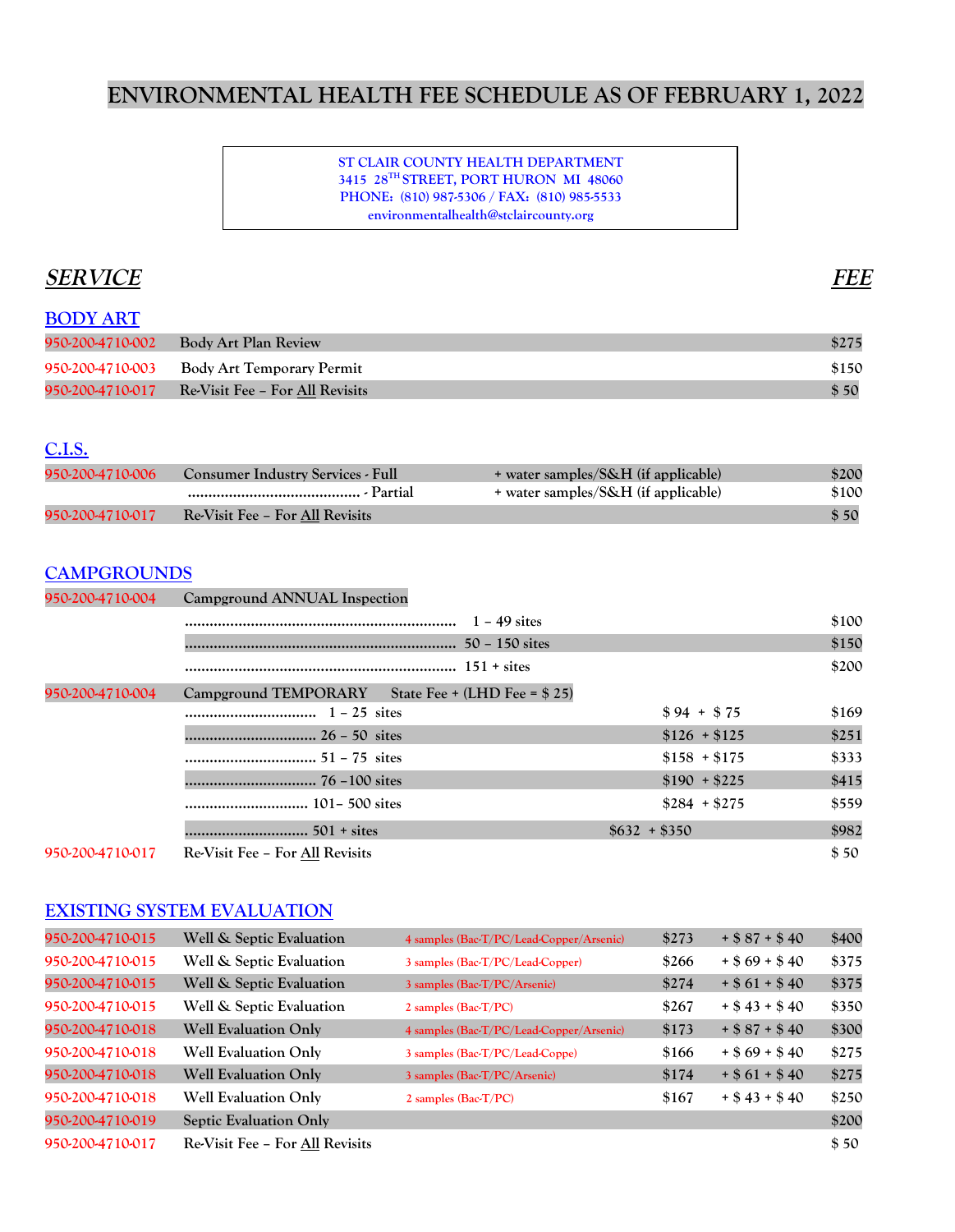# **FOOD**

| 950-201-4170-064 |                                                                                                                           | \$350  | $+$ \$ 30<br>\$380          |
|------------------|---------------------------------------------------------------------------------------------------------------------------|--------|-----------------------------|
|                  |                                                                                                                           | \$425  | $+$ \$ 30<br>\$455          |
|                  |                                                                                                                           | \$500  | $+ $30$<br>\$530            |
|                  |                                                                                                                           | \$150  | $+$ \$ 30<br>\$180          |
| 950-201-4170-069 | Seasonal (Open Less than 9 months Risk Rating X                                                                           | \$175  | $+ $30$<br>\$205            |
|                  |                                                                                                                           | \$225  | $+ $30$<br>\$255            |
|                  |                                                                                                                           | \$250  | $+ $30$<br>\$280            |
| 950-201-4710-075 | Charitable, Religious, Civic, Fraternal, or Other Non-Profit                                                              | \$125  | $+$ \$ 5<br>\$130           |
|                  | Pro-rated January 1 <sup>st</sup> until January 15 <sup>th</sup> cutoff date                                              | 50%    | of LHD fee + full state fee |
|                  | Pro-rated January 16 <sup>th</sup> cutoff date - February 28 <sup>th</sup>                                                | $50\%$ | of LHD fee - no state fee   |
|                  | Pro-rated March 1 <sup>st</sup> - April 30 <sup>th</sup><br>* Must also pay current year licensing fee & full state fee * | 25%    | of LHD fee - no state fee   |
| 221-000-2225-085 | State Fee / Educational Fee                                                                                               | \$25   | $+$ \$ 5<br>\$30            |
| 221-000-2225-085 | State Fee for Veterans $/$ 501 (C) (3)                                                                                    |        | \$5                         |
| 950-201-4170-068 | Food License Late Fee (received after April 30 each year)                                                                 |        | \$ 10 per day               |
| 950-201-4710-081 | <b>Mobile Commissary</b>                                                                                                  | \$150  | $+$ \$ 30<br>\$180          |
| 221-000-2225-085 | <b>Mobile Commissary State Fees</b>                                                                                       |        | \$30                        |
| 950-201-4710-070 | Mobile Unit / Transitory                                                                                                  | \$125  | $+$ \$ 30<br>\$155          |
| 221-000-2225-085 | <b>Mobile Unit State Fees</b>                                                                                             |        | \$30                        |
| 950-201-4710-080 | <b>STFU</b> Inspection                                                                                                    |        | \$90                        |
| 950-201-4710-079 | <b>STFU</b>                                                                                                               | \$111  | \$155<br>$+$ \$44           |
| 221-000-2225-085 | <b>STFU State Fees</b>                                                                                                    |        | \$44                        |
| 950-201-4710-079 | STFU 501 (C) (3)<br>/ Veteran                                                                                             | \$111  | $+$ \$ 5<br>\$116           |
| 221-000-2225-085 | STFU 501 (C) (3) State Fee                                                                                                |        | \$5                         |
| 950-201-4710-065 | Temporary 5 days or more before event                                                                                     | \$100  | \$109<br>$+ $9$             |
| 950-201-4710-065 | <b>Temporary In-Office Low Risk</b>                                                                                       | \$50   | $+ $9$<br>\$59              |
| 950-201-4170-067 | Temporary Late Fee less than 5 days before event                                                                          | \$50   | \$159<br>$+ $9$             |
| 221-000-2225-085 | <b>Temporary State Fees</b>                                                                                               |        | \$9                         |
| 950-201-4710-076 | Temporary Non-Profit 5 days or more before event                                                                          | \$60   | \$65<br>$+$ \$ 5            |
| 950-201-4710-076 | Temporary Non-Profit In-Office Low Risk                                                                                   | \$30   | \$35<br>$+$ \$ 5            |
| 950-201-4170-067 | Temporary Non-Profit Late Fee less than 5 days before event                                                               | \$50   | $+$ \$ 5<br>\$115           |
| 221-000-2225-085 | <b>Temporary Non-Profit Educational State Fee</b>                                                                         |        | \$5                         |
| 950-201-4969-086 | <b>Temporary Food Supply Kit</b>                                                                                          |        | \$15                        |
| 950-201-4969-066 | <b>EDUCATIONAL TRAINING for Food Certification</b>                                                                        |        | \$200                       |
| 950-201-4969-066 | <b>EXAM ONLY</b>                                                                                                          |        | \$75                        |
| 950-201-4710-071 | Plan Review - Full  Risk Rating X                                                                                         |        | \$400                       |
|                  |                                                                                                                           |        | \$400                       |
|                  |                                                                                                                           |        | \$500                       |
|                  |                                                                                                                           |        | \$600                       |
| 950-201-4710-072 | Plan Review - Partial  Risk Rating X                                                                                      |        | \$250                       |
|                  |                                                                                                                           |        | \$250                       |
|                  |                                                                                                                           |        | \$350<br>\$450              |
|                  |                                                                                                                           |        |                             |
| 950-201-4710-077 | Change of Ownership Assessment/Inspection                                                                                 |        | \$200                       |
| 950-201-4969-078 | <b>Informal Hearing</b>                                                                                                   |        | \$150                       |
| 950-201-4969-078 | <b>Formal Hearing</b>                                                                                                     |        | \$300                       |
| 950-201-4710-017 | Re-Visit Fee - For All Revisits                                                                                           |        | \$50                        |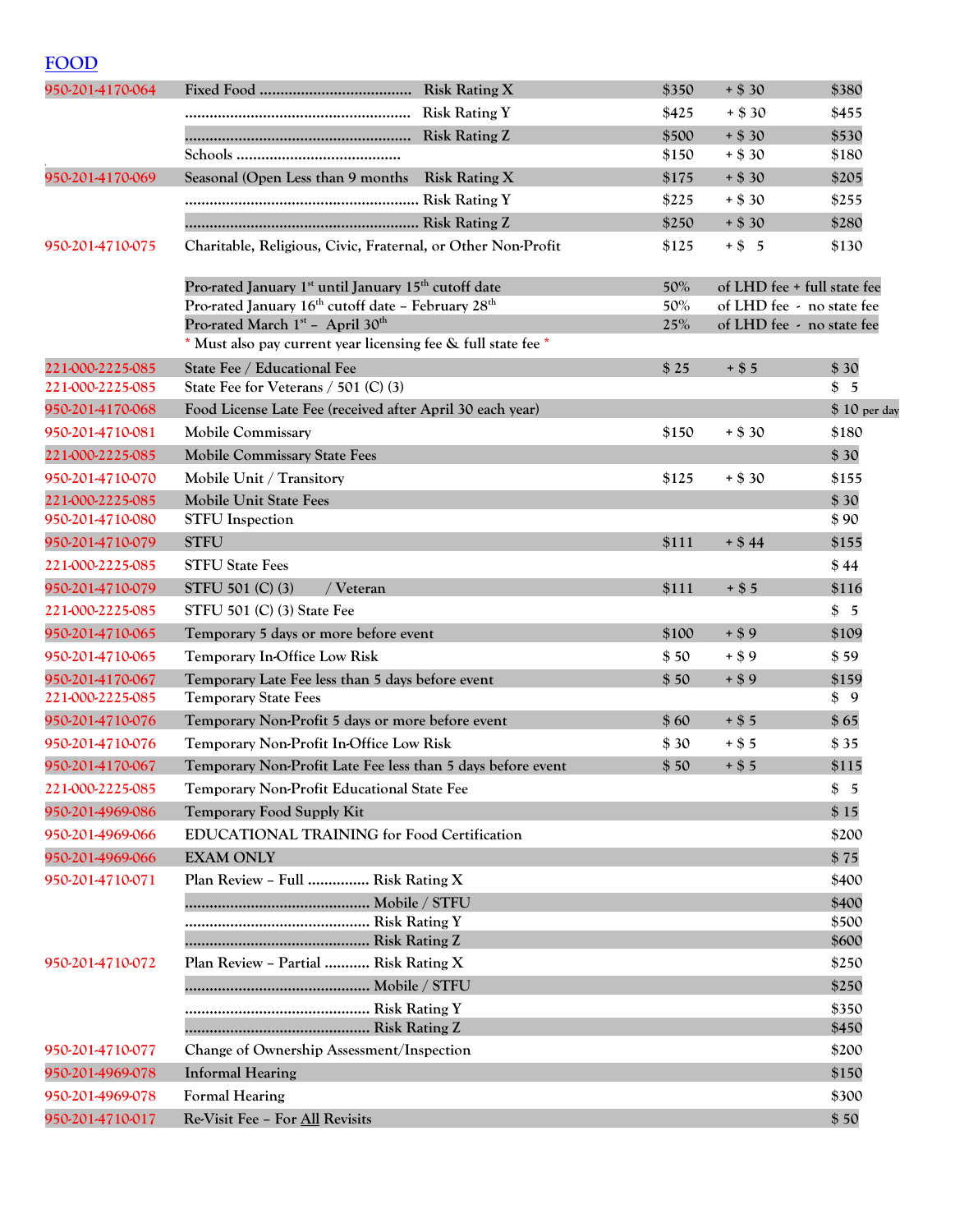### **MISCELLANEOUS**

| 101-253-4689-089 NSF            |  |
|---------------------------------|--|
| 950-200-4969-048 Radon Test Kit |  |

### **SEWAGE DISPOSAL**

| 950-200-4170-029 | New System - Residential                                          | \$300                      |
|------------------|-------------------------------------------------------------------|----------------------------|
| 950-200-4170-037 | <b>Full Replacement of Existing System</b>                        | \$300                      |
| 950-200-4170-032 | Replacement - Tank Only                                           | \$150                      |
| 950-200-4170-036 | Penalty Assessment for Septic System installed without a permit   | $$300 + \text{permit fee}$ |
| 950-200-4170-036 | Penalty Assessment for Septic Tank installed without a permit     | $$150 +$ permit fee        |
| 950-200-4170-030 | Commercial Septic Permit Up to 1000 gallons per day / Replacement | \$350                      |
|                  |                                                                   | \$400                      |
| 950-200-4170-034 | <b>Septic Permit Renewal</b>                                      | \$75                       |
| 950-200-4170-033 | <b>Location Change</b>                                            | \$100                      |
| 950-200-4170-035 | Plat Review - Initial Fee (Condos/Subdivisions)                   | \$500                      |
|                  | each lot                                                          | \$50                       |
| 950-200-4170-035 | Preliminary Evaluation - less than 50 acres                       | \$300                      |
|                  |                                                                   | \$500                      |
|                  |                                                                   | \$300                      |
| 950-200-4710-016 | <b>Raw Land Evaluation</b>                                        | \$200 per parcel           |
| 950-200-4969-020 | <b>Septic Tank Appeals</b>                                        | \$350                      |
| 950-200-4710-017 | Re-Visit Fee – For All Revisits                                   | \$50                       |

### **SOIL EROSION AND SEDIMENTATION CONTROL**

| 950-200-4170-038 | SESC Residential Permit - New home construction - single or duplex | \$275                   |
|------------------|--------------------------------------------------------------------|-------------------------|
|                  |                                                                    | \$200                   |
|                  | Renewal (12 month)                                                 | \$150                   |
|                  |                                                                    | \$150                   |
|                  |                                                                    | \$150                   |
|                  | Permit waiver (May be granted if less than 225 sq ft in size)      | \$50                    |
| 950-200-4170-039 | SESC Commercial Permit  less than 1 acre                           | \$500                   |
|                  |                                                                    | \$700                   |
|                  |                                                                    | \$900                   |
|                  |                                                                    | \$1100                  |
|                  |                                                                    | $$1100 + $50$ each acre |
|                  |                                                                    | 50%<br>of permit fee    |
|                  |                                                                    | \$150                   |
|                  | Sand / Gravel Pit - Annual Permit  less than 10 acres              | \$300                   |
|                  |                                                                    | \$500                   |
|                  |                                                                    | \$700                   |
|                  |                                                                    | \$200                   |
|                  |                                                                    | \$75 each mile          |
|                  | SESC Permit Amendment                                              | \$150                   |
|                  |                                                                    |                         |